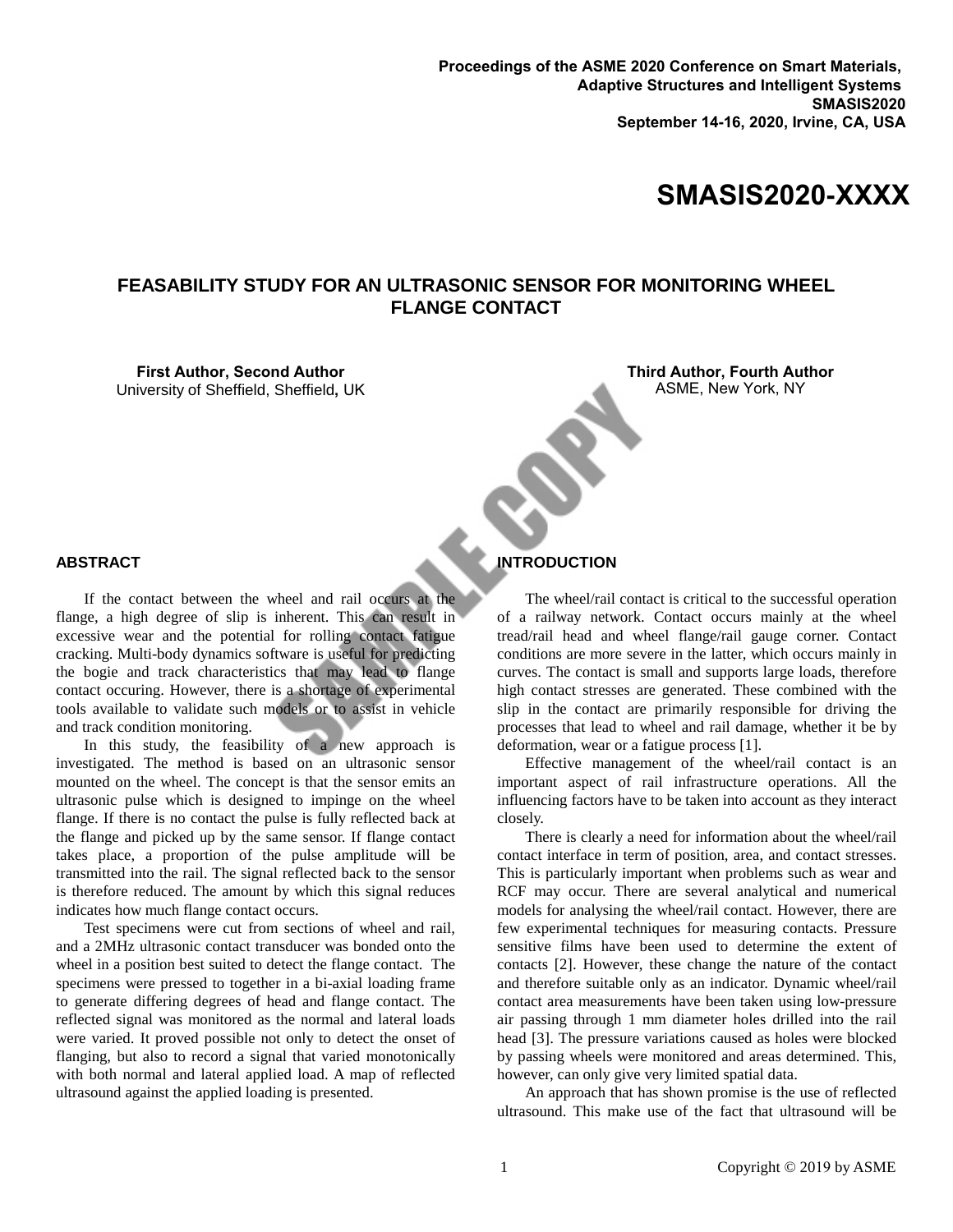transmitted through a rough surface interface where there is asperity to asperity contact and be reflected where there are small air pockets. Thus a scan of reflected ultrasound across an interface can be achieved. A map of reflection coefficients can be generated, which can be converted to a contact pressure via a calibration process. This approach has been used successfully to study static wheel tread /rail head interfaces [4,5], but cannot be easily used on the flange because of the more complex geometry and is no use for field measurements.

In this work the information that can be obtained from a single stationary transducer has been explored, particularly looking at the flange contact. This was with a view to mounting a transducer on a wheel to provide dynamic sensing of flange contact. This could provide important information on where on a rail network, wear and RCF may be a problem.

At this early stage laboratory based tests have been carried out to determine the feasibility of detecting flange contacts.

## **BACKGROUND**

When an ultrasonic pulse strikes an interface between two materials it is partially transmitted and partially reflected. The proportion reflected, known as the reflection coefficient, *R*, depends on the acoustic impedance mismatch between the two materials according to equation (1). The ratio of the amplitude of the reflected wave to the amplitude of the incident wave, known as the reflection coefficient, *R*, is determined by:

$$
R = \frac{z_1 - z_2}{z_1 + z_2} \tag{1}
$$

where z is the acoustic impedance (the product of density and wave speed) of the media and the subscripts refer to the two sides of the interface.

The impedance of air and steel are 1.504 and 46.02  $kg/m<sup>2</sup>$  µsec respectively. Thus when the pulse strikes a steel air interface  $(z_1 > z_2)$  it is virtually all reflected and  $R=1$ . If the wave strikes a steel-steel interface and there is perfect contact, then it will be fully transmitted  $(z_1 = z_2)$  and  $R=0$ .

In practice wheel and rail surfaces are rough and when they are pressed together only a proportion of the geometrical (or nominal) contact area is actually in real contact. The interface consists of asperity contact regions and air gaps. This means that a complete interface between the two metal surfaces is practically impossible and R is always less than one. More detail on the relationship between the reflection coefficient and the rough surface contact conditions can be found in references [6-9].

An ultrasonic ray has a finite beam width and equation (1) is only valid if all the pulse strikes the interface normally. If some of the pulse misses the contact then the signal will be partially reflected.

Thus, in practice the reflection coefficient will vary from  $0 < R < 1$  depending both on whether the ray strikes the interface and on the conformity of the two contacting surfaces. The latter aspect (the effect of roughness and contact pressure on

reflection) can be handled analytically (see for example reference [7]). However the interaction of an ultrasonic ray with two complex shaped bodies in intermittent contact is more difficult. This paper is limited to a laboratory based experimental study of reflection from the wheel-rail contact. The objective is to establish whether measurement of reflection coefficient is sensitive to changes in flange contact.

Figure 1 shows the concept. A transducer is bonded onto the wheel at a predetermined orientation. The transducer is located either on a boss fixed to the wheel side, or in a shallow recess. The transducer emits ultrasonic pulses continuously. The pulses reflect from the flange region and are received by the same transducer (pulse-echo mode). Changes in the flange contact will alter the proportion of the wave transmitted into the rail and hence that reflected back to the transducer.



Figure 1. Schematic layout of an ultrasonic transducer located on a wheel (either mounted on a boss or within a small machined recess).

## **APPARATUS & PROCEDURE**

## **Wheel and Rail Specimens and Loading**

The wheel and rail specimens used in the experimental work were cut from sections of UIC 60 900A rail steel and R8T wheel steel (shown in Figure 2). The specimens were from used sections of rail, and exhibited some minor wear and surface polishing. The upper wheel specimen has had a flat surface machined at 47° degrees to the wheel axis. The transducer was coupled to this flat surface with a gel based couplant. The transducer was moved around on the face until a maximum reflection was achieved. The orientation of the plane (47°) was chosen to maximize the line of site between the transducer and the flange contact zone.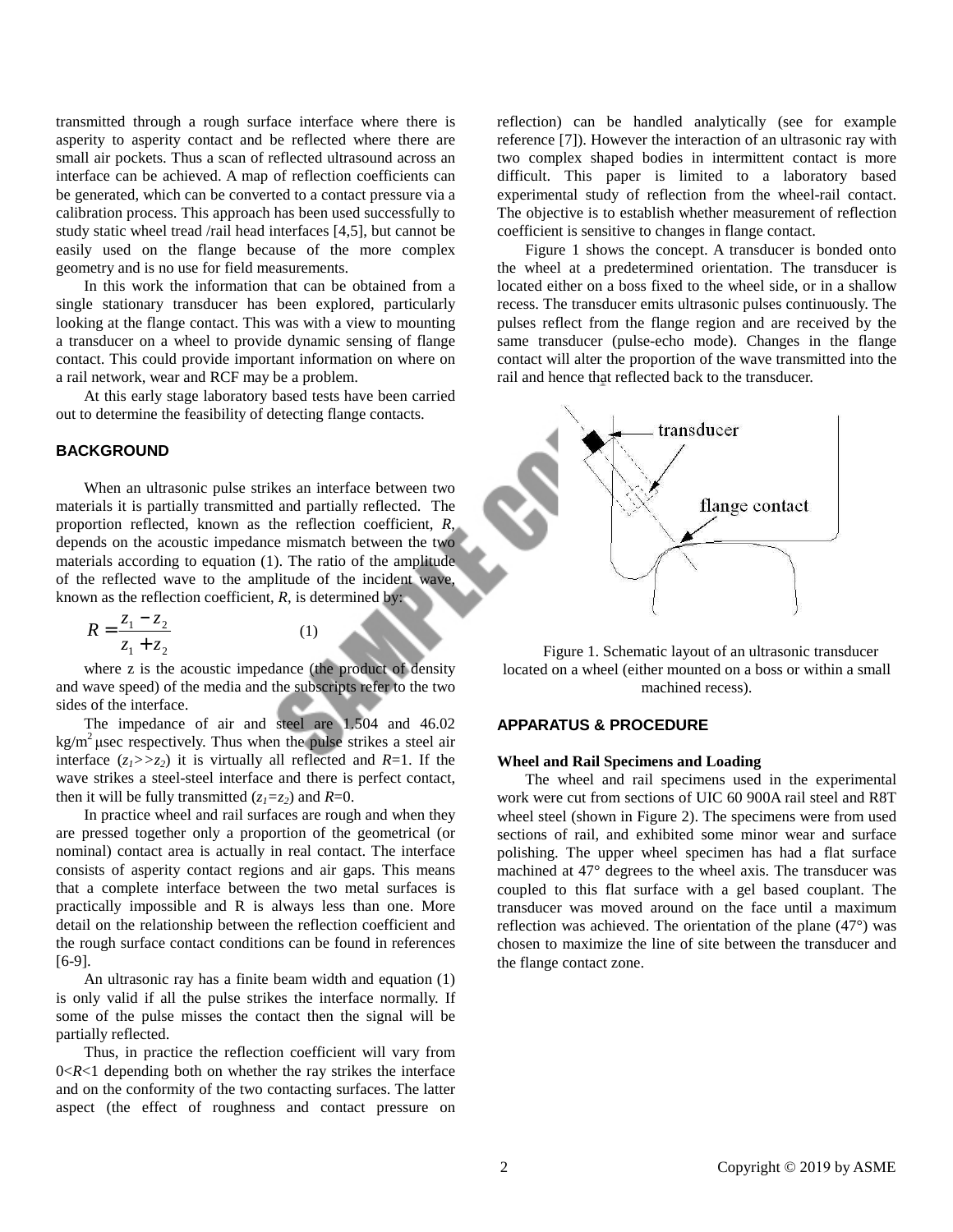

Figure 2. Photograph of the wheel and rail test specimen in contact.

A frame and two hydraulic cylinders shown in Figure 3 were used to normally and tangentially load the specimens together.



Figure 3. Photograph of the loading frame, showing the two hydraulic cylinders for applying normal and lateral loads.

Normal forces, varying from 0 to 80 kN in the vertical direction, were applied using an Enerpac hydraulic cylinder which was located below the wheel/rail specimens. Another hydraulic cylinder was used to generate lateral forces from 0 to 9 kN in the horizontal direction. As the wheel/rail components had no constraint in the horizontal direction, lateral force would cause relative sliding between wheel and rail. A large enough normal load must be applied to prevent this sliding. Applying a lateral load of more than 9 kN to a contact under a load of 80 kN caused gross slip to occur. The coefficient of friction was somewhere in the region of 0.1 to 0.12.

#### **Ultrasonic Instrumentation**

Figure 4 shows a schematic of the ultrasonic instrumentation layout. The equipment consisted of an ultrasonic pulse receiver (UPR), oscilloscope, data processing computer and transducer. A principal part of the ultrasound apparatus is the UPR. This provides a voltage pulse which excites the transducer to produce an ultrasonic pulse. A conventional Panametrics 2 MHz contact transducer was used. The transducer consists of a piezo-electric element that converts the voltage pulse to a mechanical displacement pulse. This travels through the wheel specimen, is reflected at the wheel/rail interface and received by the same transducer. The transducer outputs a small voltage which is passed to the UPR and amplified. The transducer was pulsed at 20 kHz; any faster than this and the reflected signal from one pulse tend to interfere with the next incident pulse.

The oscilloscope was used to digitize the received signal and download it to the computer. Multiple echoes are observed from other internal reflection within the wheel rail assembly. The reflection from the wheel-rail contact is extracted from the reflected pulse for further processing. LabVEIW was used to control the UPR and carry out signal processing.



Figure 4. Schematic of the ultrasonic instrumentation.

#### **Signal Processing**

Normal and lateral loads were applied in sequence. For each load case the reflected ultrasonic signal was captured and stored on the PC. The stored data was in the form of a voltage amplitude time domain signal.

Initially a reference amplitude is recorded when the wheel and rail are out of contact. In this case the ultrasound is reflecting from steel-air interface so  $R=1$  and all the wave amplitude is reflected. The reference reflected signal is then equal to the incident signal. All subsequent reflections are divided by this reference signal to give the reflection coefficient. The reflection coefficient amplitude is recorded. In practice it is easier to pass the time domain pulse through a Fast Fourier Transform (FFT) to obtain a reflection coefficient spectrum. The amplitude is easily obtained from this spectrum. The reflection coefficient amplitude was determined for each normal and lateral load combination.

## **RESULTS**

Figure 5 shows a series of reflected amplitude spectra for various applied normal loads. To obtain each of these curves the pulse reflected from the contact (i.e. amplitude in the time domain) has been passed through an FFT.

From the graph it can be seen that the transducer has a centre frequency of 2.2 MHz and a bandwidth of around 1.1 to 3.6 MHz.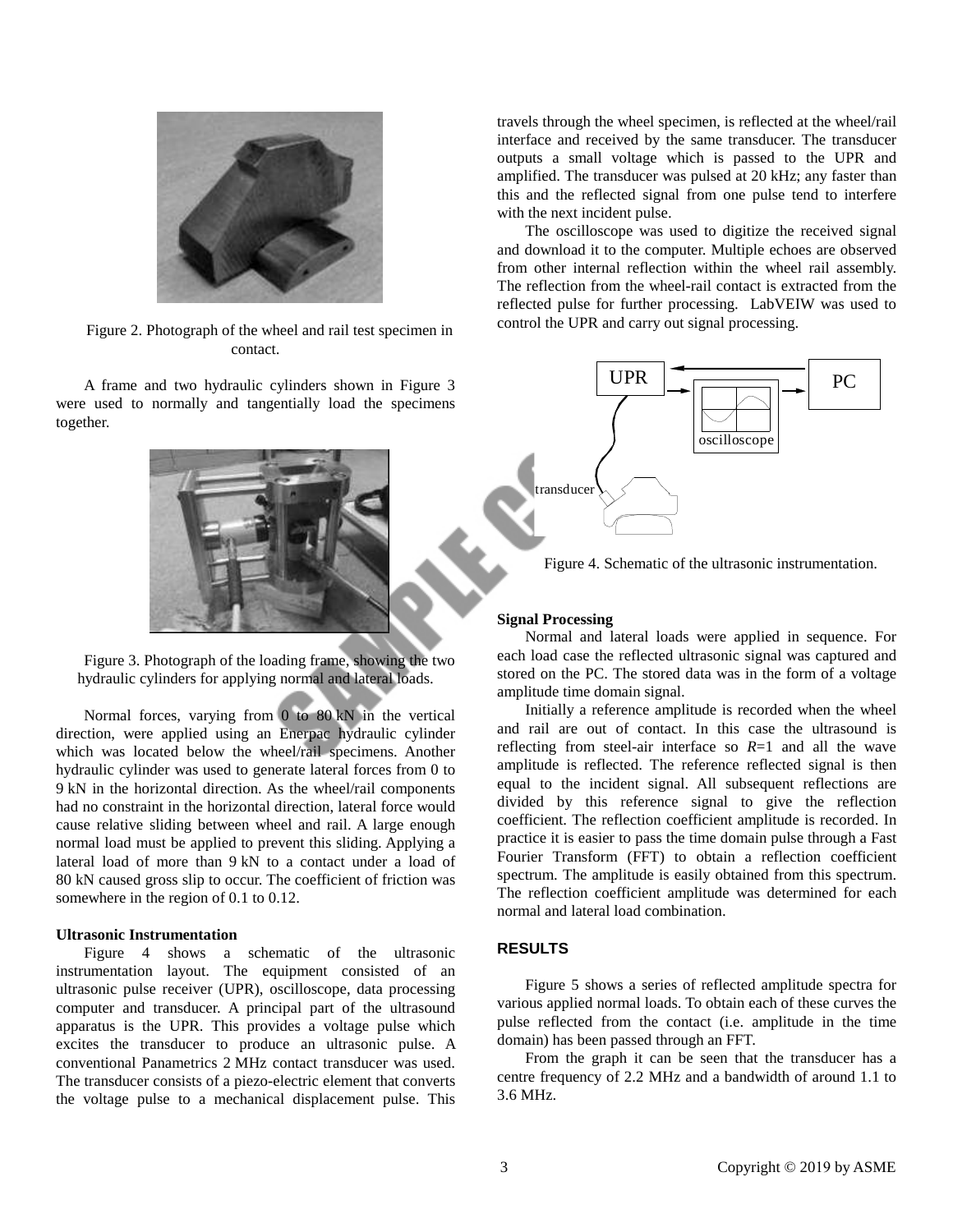

Figure 5. Pulses reflected from the wheel rail contact for range of normal loads. The pulses are presented as spectra in the frequency domain.

The pulse at zero applied load represents the case that has been fully reflected (*R*=1). If each of the subsequent load pulses of Figure 5 is divided by the zero load case then the reflection coefficient spectrum is obtained. It is convenient to choose the reflection coefficient at the transducer centre frequency.

Figure 6 shows the reflection coefficient for increasing normal load and Figure 7 for increasing lateral force with normal load set at 80 kN.



Figure 6. Measured reflection coefficient with increasing normal load.

The transducer is sensitive to changes in the normal load. There is probably a small amount of contact in the flange region and this is allowing some transmission of the sound wave. As the lateral force is increased the signal drops even further as the size and extent of the flange contact region grows.



Figure 7. Measured reflection coefficient with increasing lateral load, whilst the normal load is fixed at 80 kN.

In further tests, series lateral as well as normal loads were applied to the specimens. Figure 8 shows a map of the measured reflection coefficient as it varies with normal and lateral loads.



Figure 8. Map of reflection coefficient variation with normal and lateral load.

#### **Inked Paper to Visualize the Contact**

To help establish the location of the contact region, some simple tests were performed with carbon paper pressed in between the wheel and rail. Figure 9 showed the results under different lateral loads. The pictures clearly show a tread contact region – which appears to be fragmented into two distinct regions; and a flange contact. The flange contact grows as the lateral load is increased.

These images are likely to be an over-estimate of the real contact patch as the thickness of the paper is likely to bridge the gap between some non-contacting regions of the wheel and rail. Also they will show the total loading history. Thus if the application of a lateral force causes an unloading of the head contact region only the maximum contact area and not the loading end point contact area will be displayed.

Nevertheless they show that the flange contact region is increasing with lateral load. It would be expected that this would cause a reduction in the reflection coefficient, as observed in figures 7 and 8.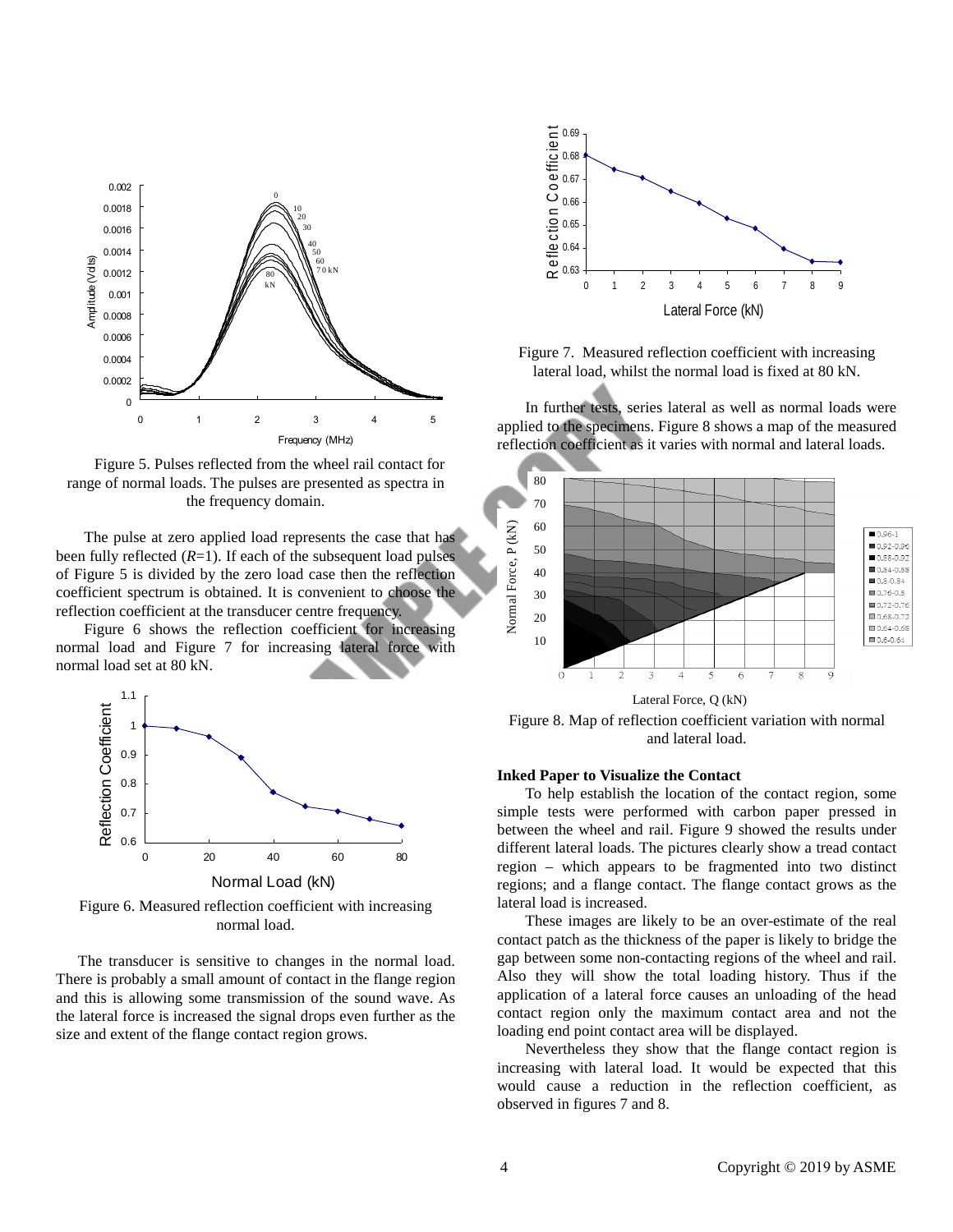

Figure 8. Carbon paper image of the wheel rail contact under a normal load of 80 kN and a lateral load of; (a) 2 kN (b) 4 kN (c) 6 kN, and (d) 8 kN.

## **DISCUSSION**

The results have shown that a single ultrasonic transducer can be placed on the wheel and is sensitive to both increasing normal load and lateral load. The map shown as figure 8 demonstrates that there is enough sensitivity to deduce whether flange contact is occurring and the level of the lateral load. It is theoretically possible for the rail to make contact at any wheel location from the flange throat to the flange face. In this work only locations at the throat have been studied and at this stage the range of possible postions that can be measured has not been identified. A more detailed study of the transducer location could both improve the sensitivity of the measurements and define what flange contact positions are best observed. Further work will be carried out to model the ultrasonic ray passage through the combined wheel-rail assembly in a wider range of configurations to ensure the best location is chosen.

However, this has been an entirely laboratory based static study. There are two main issues that arise when transferring the concept to the field. The first is that the transducer is mounted on a rotating component. The second is that both because of this rotation, and also the dynamics of the wheel-set, flanging contact will be a transient phenomenon with respect to the transducer location.

Mounting the transducer on a rotating wheel should not prove difficult. The pulsing and receiving apparatus could be mounted on the vehicle and slip rings used to transmit the voltage pulses. This kind of approach has been used when measuring from the shaft of a large size journal bearing [10] without difficulty. Alternatively small scale pulsers and receivers are commercially available (and are used extensively in liquid pipe flow measurement). It would be possible to mount such a device on the wheel, process the data on board, and send the resulting amplitude data via telemetry.

The possibility of recording a transient contact signal is more pertinent. The pulsing rate was set at 20 kHz, or one pulse every 50 µs. In principle, provided the sensor is in position, events occur at that time interval can be observed. If the train speed is 120 km/h the contact patch will have moved 1.65 mm in the time between two consecutive pulses. It should be possible therefore, to record 10 to 15 pulses from a contact patch (say 20 mm in diameter) whilst the sensor moves over the patch as the wheel rotates. It is also possible to trigger the sensor so it is designed to pulse exactly when the contact is immediately beneath the sensor location (this procedure has been validated on measurements from ball bearing contacts in reference [11]. Clearly if flange contact is intermittent and associated with an irregularity on the wheel then the sensor may or may not pick this up depending on its location with respect to the irregularity.

## **CONCLUSIONS**

A feasibility study has been carried out to determine whether a wheel mounted ultrasonic sensor can be used to determine whether flange contact is occurring in a wheel-rail contact. Specimens were cut from sections of wheel and rail and were loaded together whilst measurements of ultrasonic reflection were carried out.

The reflection coefficient was seen to fall from 1 to 0.68 as the normal load was increased from zero to 80 kN. As the lateral load was increased to 9 kN, at this maximum normal load, the reflection coefficient dropped to 0.63. In this way, the reflection was sensitive to both normal and lateral loads. An experimental map of this relationship has been created.

It is potentially feasible to deduce whether flange contact is occurring and also estimate what the normal and lateral loads are. Adapting this approach to the field will require consideration over the position of pulsing equipment, and the relationship between the pulsing rate and the transient nature of the flange contact expected.

#### **REFERENCES**

- [1] Lewis, R. and Dwyer-Joyce, R.S., 2006, "Wheel/Rail Tribology", in Totten, G.E., editor, Handbook of Lubrication and Tribology: Volume 1 - Application and Maintenance, Second Edition, CRC Press.
- [2] Pau, M., Aymerich, F., Ginesu, F., 2001, "Measurements of nominal contact area in metallic surfaces: a comparison between an ultrasonic method and a pressure sensitive film", Wear, Vol. 249, pp. 533-535.